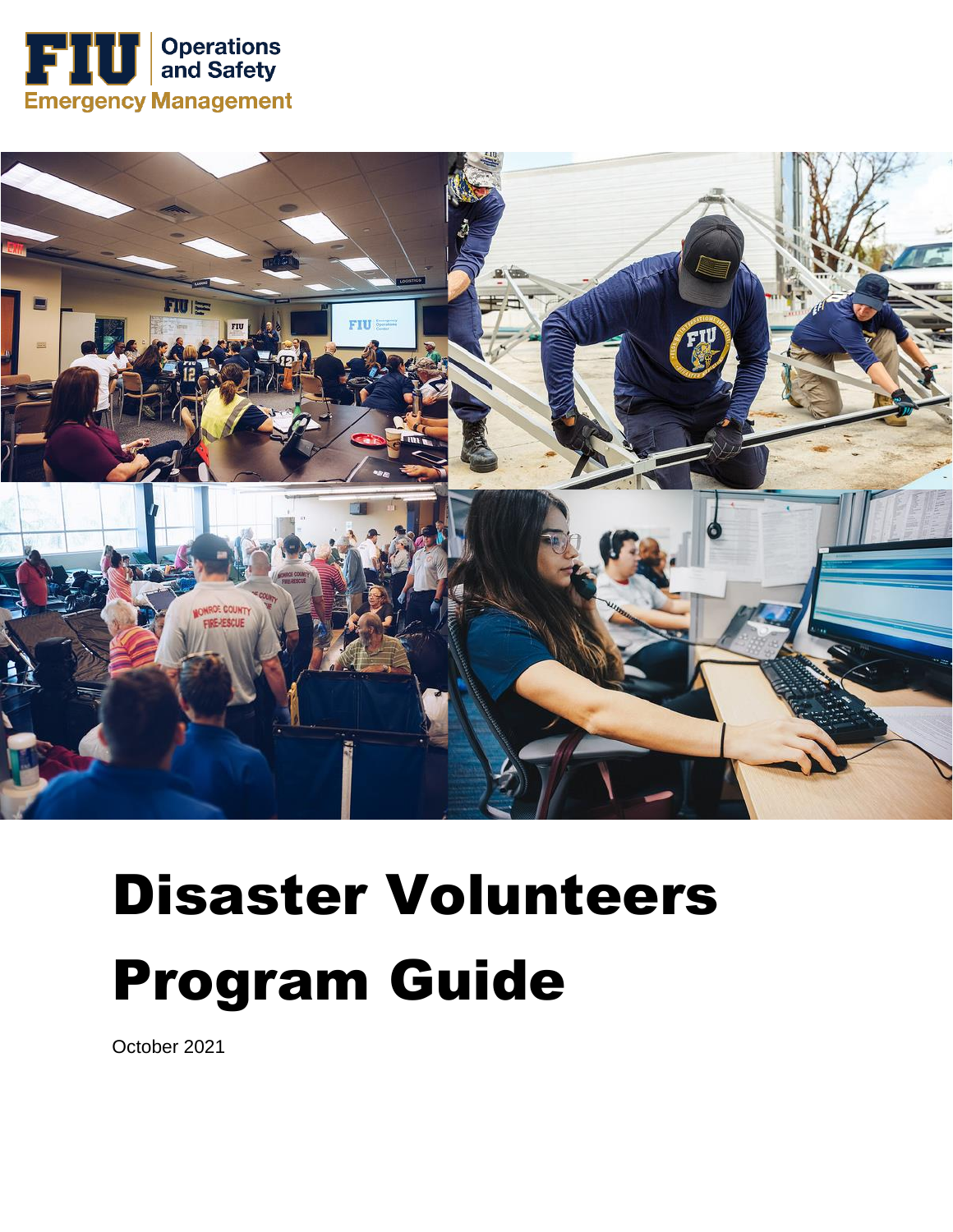

This page left intentionally blank.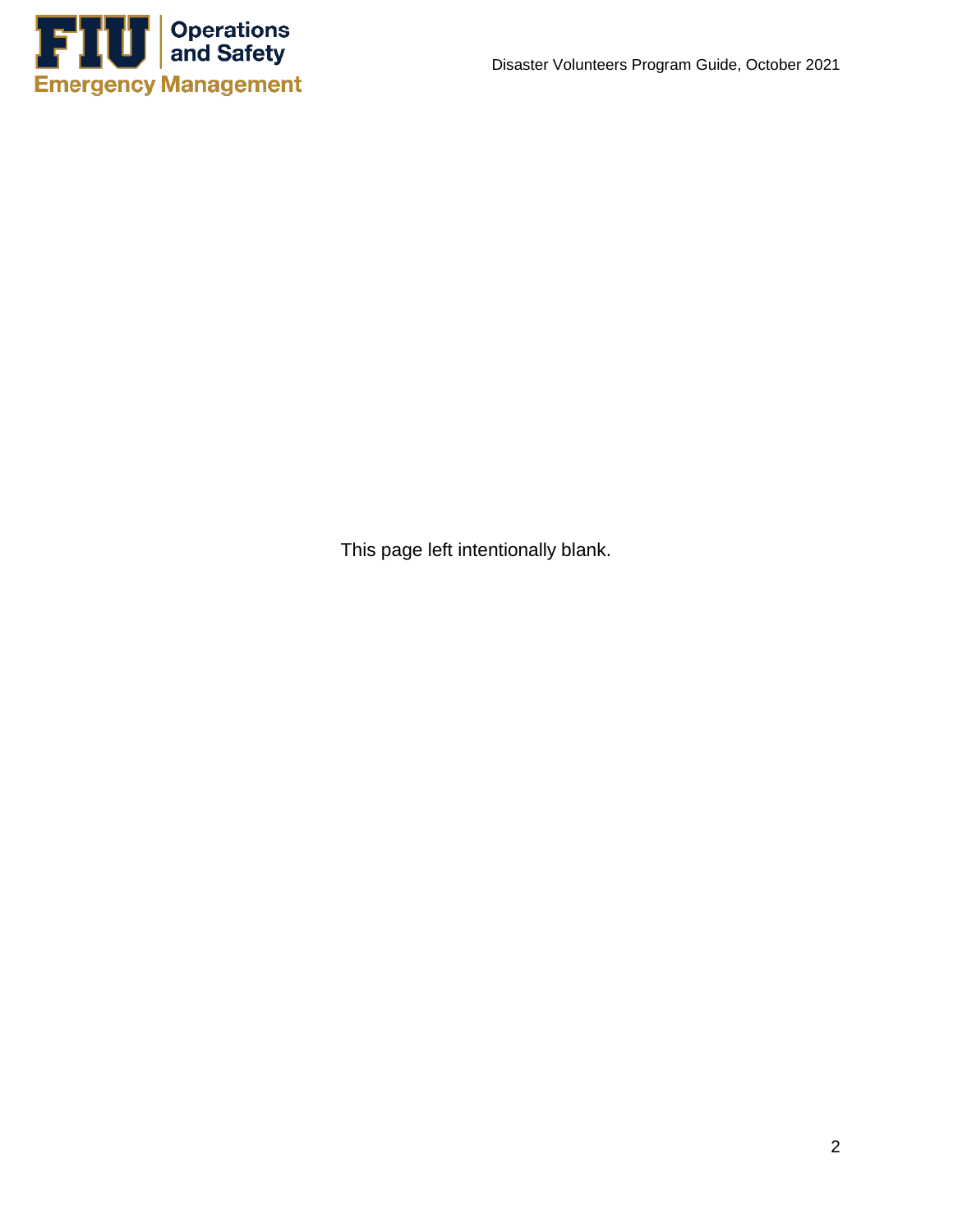

## **TABLE OF CONTENTS**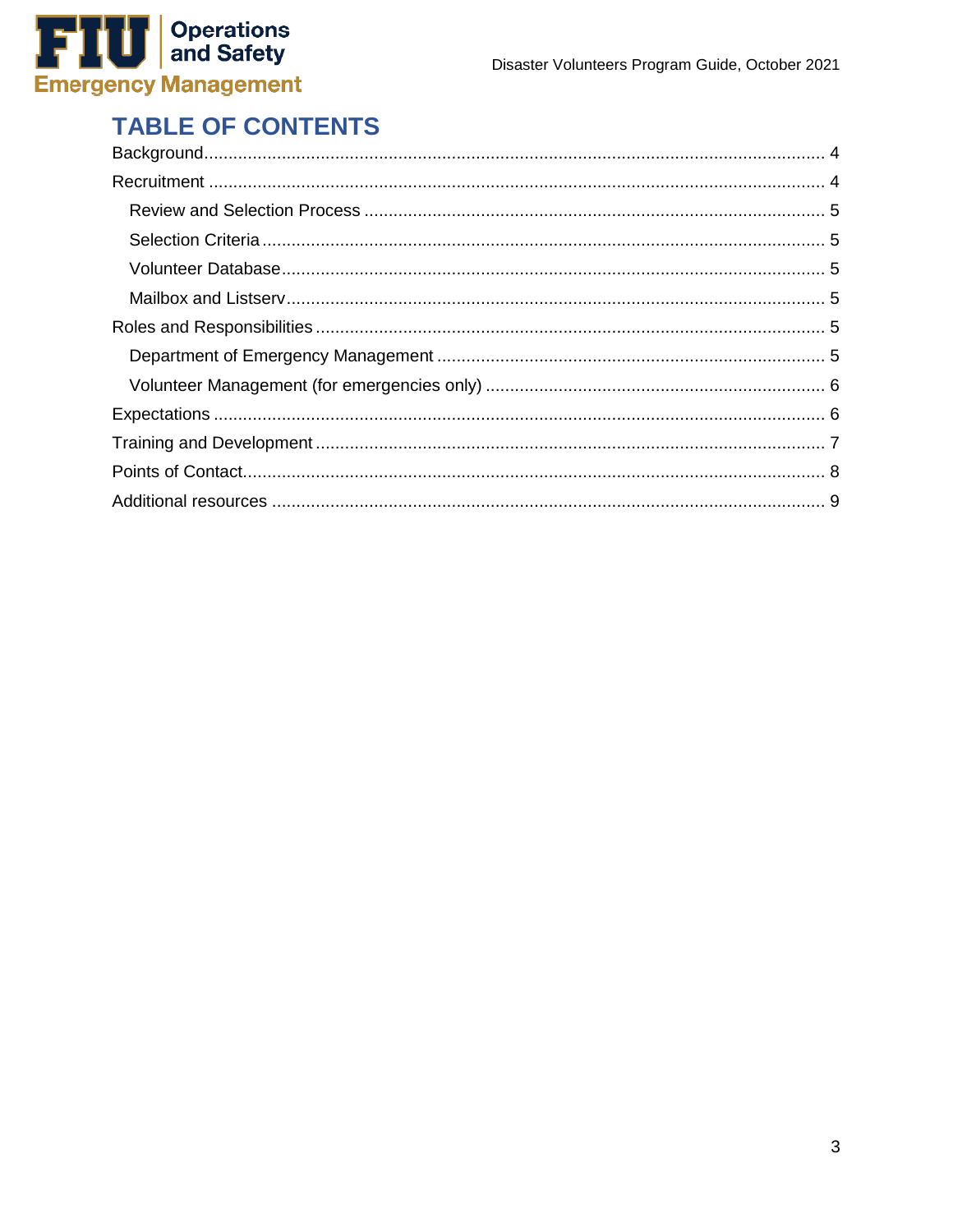

### <span id="page-3-0"></span>**BACKGROUND**

Florida International University (FIU) Department of Emergency Management's (DEM) mission is to guide the University's all-hazard preparedness, response, recovery, and mitigation needs by coordinating information and resources to protect students, faculty, staff, and visitors, and restoring operations as soon as possible following a disaster. To successfully accomplish this mission, DEM collaborates with stakeholders and the University community. As part of the 2017 Hurricane Irma After-Action Review, the University found it imperative to better engage the University community as well as provide support necessary to effectively activate and run emergency operations such as sheltering. An adequate and trained workforce is one of the most critical elements of a successful operation; therefore, the Office of the President issued a directive to build a database of at least 200 FIU volunteers that could be called upon to support emergency operations.

In 2018, with the support of the Office of the President, DEM introduced the FIU Disaster Volunteers Program. The Disaster Volunteers Program is a cadre of trained and motivated FIU students, faculty, and staff who may be called upon to assist the University with sheltering operations, administrative services, logistical support, call center operations, or other disaster-related tasks either before, during, or after a disaster. Volunteers will be trained in topics such as disaster preparedness, first aid, sheltering operations, etc. As a Disaster Volunteer, individuals will have the opportunity to learn the fundamentals of emergency management, build upon their skillset, and help the University prepare for, respond to, and quickly recover from an emergency. Additionally, disaster volunteers bring varying perspective, fresh talent, and skills to emergency management that could directly support the mission.

Disaster Volunteer assignments are strictly unpaid and without financial compensation. FIU does not provide funds or reimbursement for travel, lodging, or other expenses.

The purpose of this Program Guide is to describe the activities of the FIU Disaster Volunteers Program. This serves as a guidance document and can be modified depending on the circumstances.

#### <span id="page-3-1"></span>**RECRUITMENT**

FIU Department of Emergency Management is responsible for the recruitment activities associated with the FIU Disaster Volunteers Program. Recruitment efforts will be in collaboration and coordination with other FIU units such as the Division of Information Technology, Division of External Relations, etc. Prospective candidates are always welcome to apply year round via the DEM website at [http://dem.fiu.edu/.](http://dem.fiu.edu/) Additional outreach and recruiting activities such as a newsletter submission and e-mail announcement will occur as needed.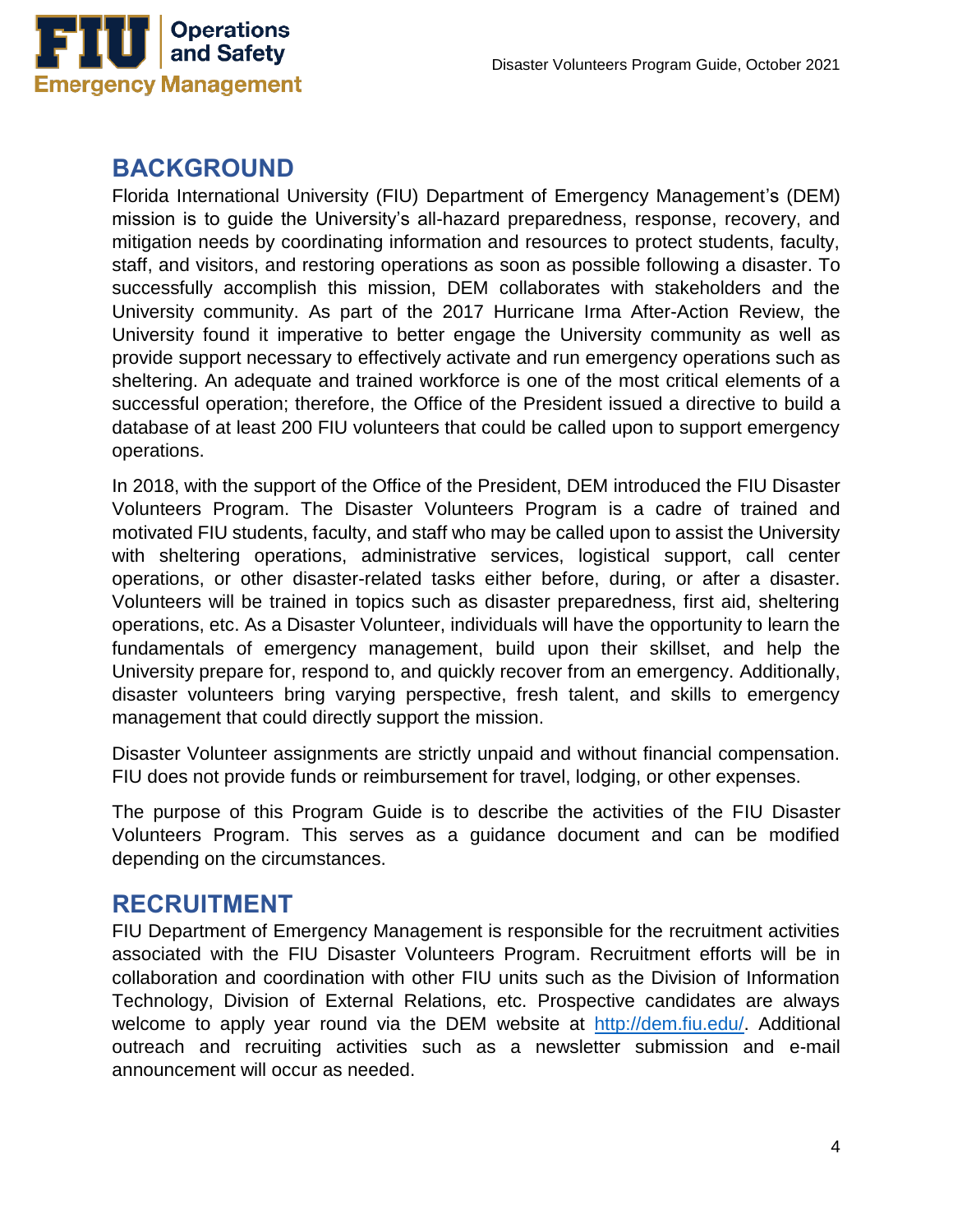# Operations<br>and Safety **Emergency Management**

#### <span id="page-4-0"></span>Review and Selection Process

FIU Disaster Volunteer applications are available throughout the year. Applications are accepted on an ongoing basis. To apply, candidates are asked to complete an application form through the DEM website. Complete applications will include the following information:

- **Name, Panther ID, Relationship to FIU**
- Contact information: Phone number, FIU e-mail address
- **Languages spoken**
- **Emergency contact information**
- **EXECUTE:** List of talents or skills, certifications/licenses
- **•** Orientation/training availability

Applicants should not include any sensitive personal information such as social security numbers or personal health information.

Only complete applications will be considered.

#### <span id="page-4-1"></span>Selection Criteria

Selection will be made without regard to race, national origin, religion, marital status, sexual orientation, etc. All completed applications are saved and entered into the database; however, applicants must meet the following criteria to be eligible to receive a volunteer assignment:

- $\Box$  Be an individual associated with FIU as a current faculty, staff member, or student
- □ Possess an active Panther ID and FIU e-mail account
- □ Complete the Disaster Volunteer Orientation/Shelter Operations Training

#### <span id="page-4-2"></span>Volunteer Database

The Department of Emergency Management limits the number of viewers to a reasonably manageable number. However, DEM will have at least one person who has database access privileges. To gain access to the database, contact DEM at [dem@fiu.edu.](mailto:dem@fiu.edu)

#### <span id="page-4-3"></span>Mailbox and Listserv

For inquiries, volunteers are directed to the official DEM account [\(dem@fiu.edu\)](mailto:dem@fiu.edu). This account is restricted to DEM staff. To communicate the active Disaster Volunteer database, DEM uses an FIU listserv. The account is [disaster-volunteers@fiu.edu.](mailto:disaster-volunteers@fiu.edu) The Disaster Volunteers listserv is used to communicate training announcements, feedback surveys, and a call for volunteers.

## <span id="page-4-4"></span>**ROLES AND RESPONSIBILITIES**

#### <span id="page-4-5"></span>Department of Emergency Management

The FIU Department of Emergency Management functions as the primary lead for the Disaster Volunteers Program and is responsible for oversight of the Program. DEM shall be responsible for, but not limited to the following: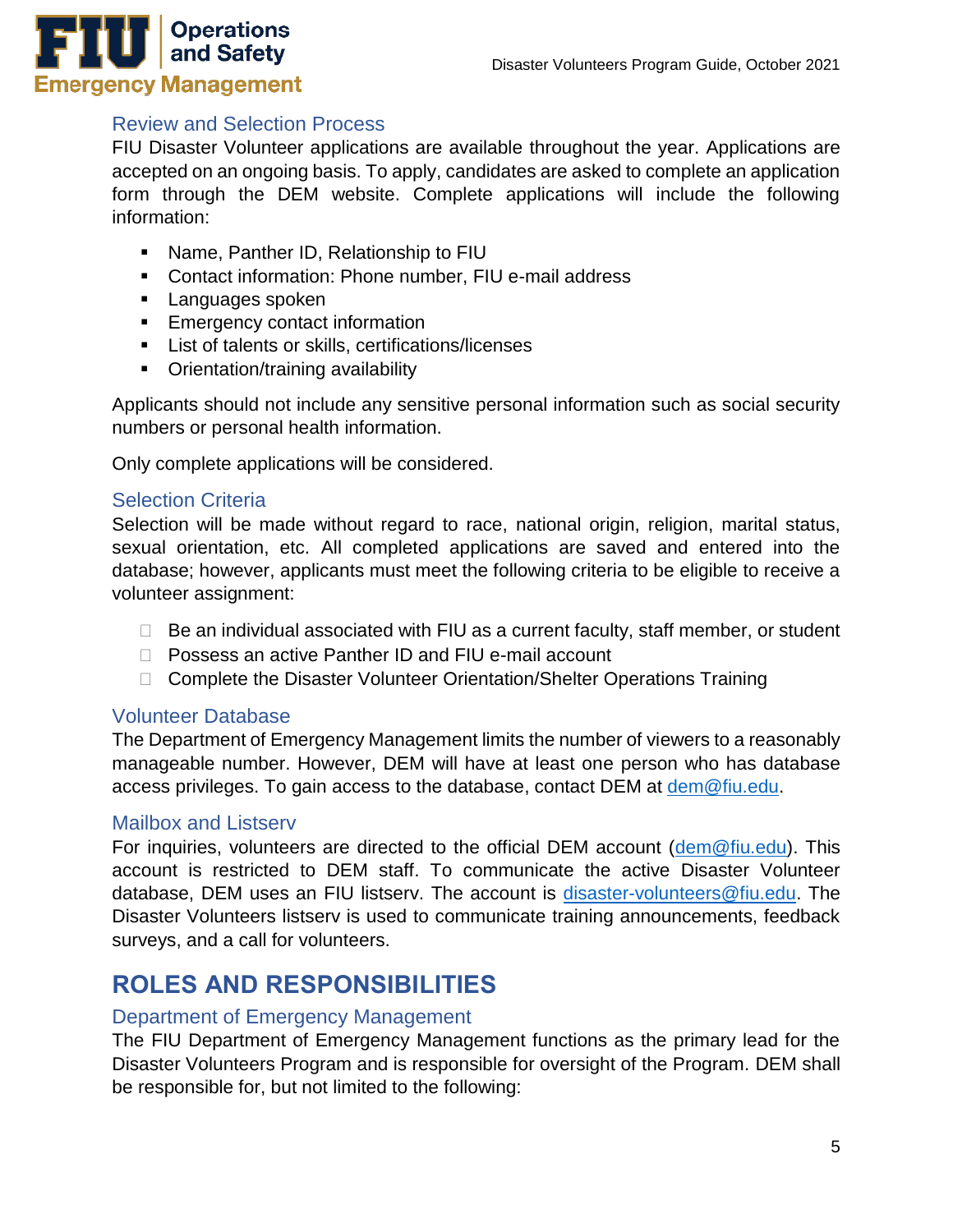## **Operations**<br>and Safety **Emergency Management**

- Serve as the primary lead and provide program oversight
- **Function as a liaison between the Disaster Volunteer Program and the University**
- Lead for volunteer recruitment, selection, and execution of the Program
- Coordinate and collaborate with internal and external partners for training and development opportunities
- Administer and review feedback surveys that could be used to improve the Program
- **Manage the volunteer database, DEM mailbox, and listserv**
- **Provide orientation for new applicants**
- Share training and development opportunities with active volunteer database
- **Provide volunteers with a certificate of completion upon the successful completion** of training sessions

#### <span id="page-5-0"></span>Volunteer Management (for emergencies only)

During an activation of the Emergency Operations Center (EOC), the Volunteer Management Unit Lead is responsible for managing the FIU Disaster Volunteers Program. Responsibilities shall include, but is not limited to the following:

- **Function as the liaison between the Program and the EOC staff**
- **Provide supervision and direction to volunteers**
- Assist with creating and issuing volunteer assignments
- Communicate EOC needs and volunteer assignments via listserv and/or FIU Alert<sup>1</sup>
- Liaise and coordinate with other EOC units using Disaster Volunteers to support emergency operations
- Ensure that volunteers complete FIU Liability forms (see Attachments) before accepting assignment
- Ensure that volunteers have adequate credentials, equipment, and other material for volunteer assignments
- **Conduct on- and off-boarding with Disaster Volunteers**
- **Provide sufficient updates regarding the Program to the EOC Operations Section Chief**
- Address and refer concerns and issues regarding the implementation of the Program
- Contribute to after action reviews and administer post-event evaluations

## <span id="page-5-1"></span>**EXPECTATIONS**

FIU Department of Emergency Management is expected to provide oversight to the Disaster Volunteers Program, address any leadership inquiries regarding the Program, maintain and update the volunteer database, and share upcoming training opportunities.

FIU Disaster Volunteers are expected to meet university policies and procedures as well as the FIU Faculty Handbook, FIU Student Handbook, and other policies and procedures

<sup>1</sup> FIU Alert is an emergency notification system used to notify the FIU community of any imminent or immediate threat to life safety.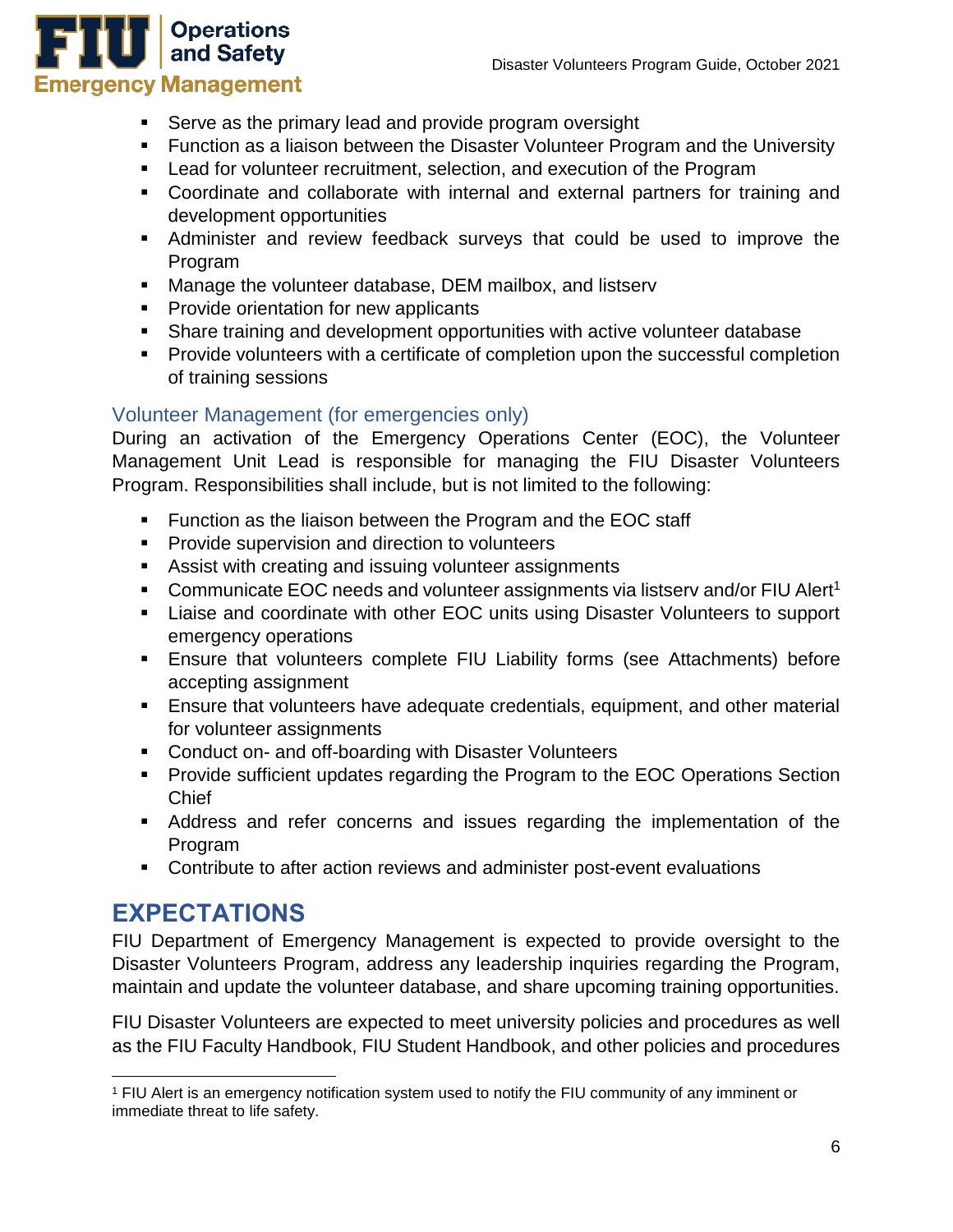

by the Division of Human Resources. Disaster Volunteers are expected to maintain a professional demeanor, contribute, take initiative, and ask questions.

With the assistance of DEM, the Volunteer Management Unit (at time of an emergency) is expected to manage the Program, respond to all inquiries, and assist in resolving volunteer and program issues. The unit lead will ensure the database is properly maintained and current.

## <span id="page-6-0"></span>**TRAINING AND DEVELOPMENT**

FIU Department of Emergency Management strives to offer at least four training and development opportunities each year for the Disaster Volunteer Program participants. At minimum, FIU Disaster Volunteers are required to complete the Orientation and the American Red Cross Sheltering Operations training. Throughout the year, other training offerings will include:

- National Weather Service SKYWARN® Storm Spotter Program
- Stop the Bleed—Hands Only CPR, AED, and Bleeding Control
- Florida Department of Health—Miami-Dade Closed Points of Dispensing **Operations**
- **FIU Police: Active Shooter Awareness and Preparation**
- **Psychological First Aid**

Furthermore, DEM will share additional trainings through the DEM website. Training and development opportunities are subject to change based on need and availability.

Training and development process:

|                   | • Coordinate and colloborate with internal and/or external partners for training offering and<br>availability |
|-------------------|---------------------------------------------------------------------------------------------------------------|
|                   | • Confirm availiabitity, facililator, material, equipment, and space                                          |
| Plan and          | • Create and manage event management system for trainings                                                     |
| <b>Distribute</b> | • Share training opportunity with Disaster Volunteers                                                         |
|                   |                                                                                                               |
|                   |                                                                                                               |
|                   |                                                                                                               |
|                   | • Assist facilitator with setup                                                                               |
|                   | • Prepare and collect sign-in sheet                                                                           |
|                   | • Introduce and close training                                                                                |
| Implement         |                                                                                                               |
|                   |                                                                                                               |
|                   |                                                                                                               |
|                   |                                                                                                               |
|                   | • Issue certificate of completion to training participants                                                    |
|                   | • Update the Disaster Volunteer database                                                                      |
|                   | • Administer feedback survey                                                                                  |
| Evaluate          | . Discuss and implement feedback in future trainings                                                          |
|                   |                                                                                                               |
|                   |                                                                                                               |
|                   |                                                                                                               |
|                   |                                                                                                               |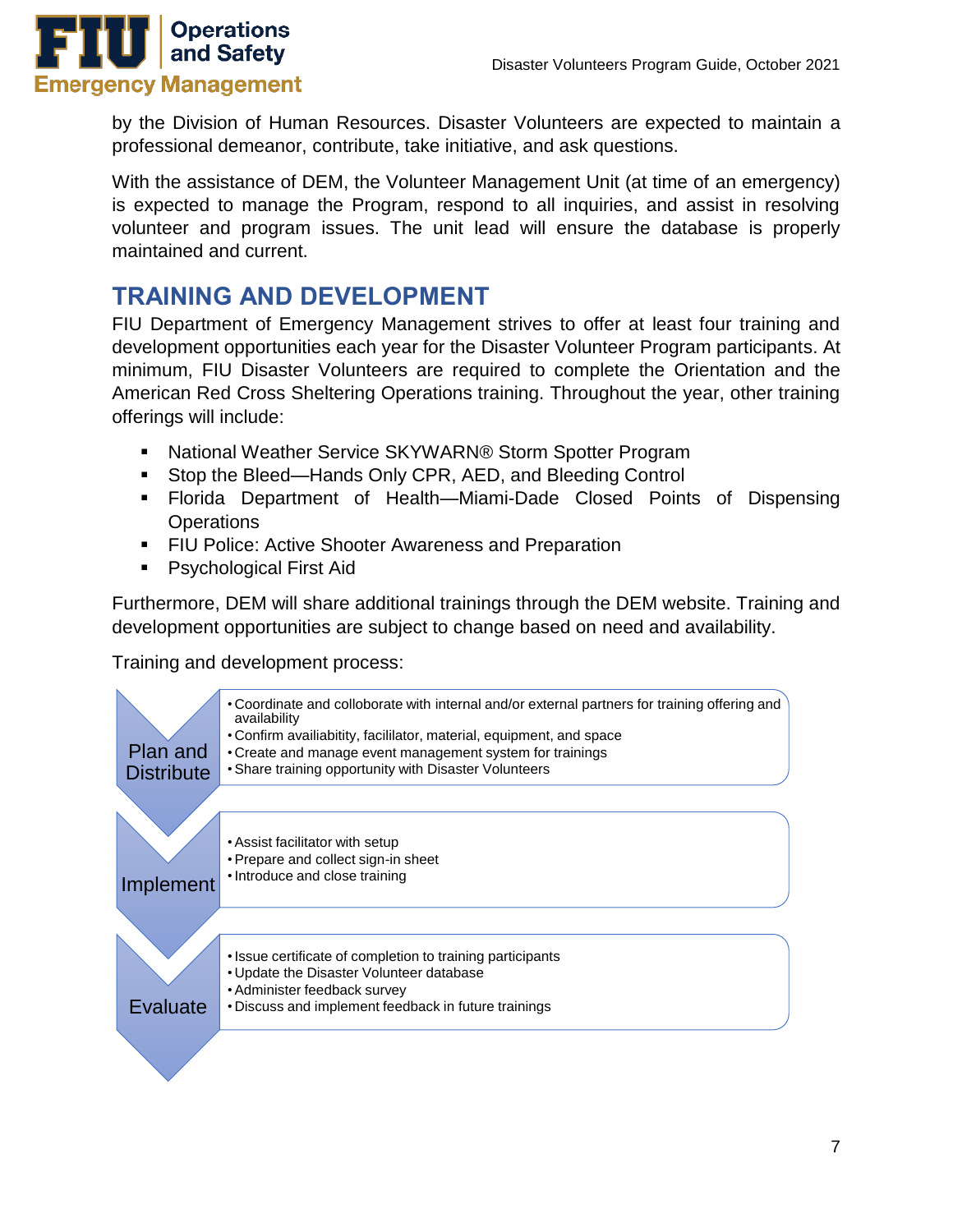

FIU Disaster Volunteers are encouraged to participate in as much training as permitted by availability.

## <span id="page-7-0"></span>**POINTS OF CONTACT**

| <b>Name</b>           | <b>Title</b>                                                                                                                                             | <b>E-mail Address</b> | Phone #      |
|-----------------------|----------------------------------------------------------------------------------------------------------------------------------------------------------|-----------------------|--------------|
| Amy B. Aiken          | Director, DEM                                                                                                                                            | abaiken@fiu.edu       | 305-348-6975 |
| Marc Jean             | Assistant Dir., DEM                                                                                                                                      | mjean@fiu.edu         | 305-348-1779 |
| <b>Annette Flores</b> | Planner, DEM                                                                                                                                             | annflore@fiu.edu      | 305-348-0670 |
| <b>DEM</b>            |                                                                                                                                                          | dem@fiu.edu           | 305-348-0670 |
| <b>Crystal Gomez</b>  | <b>Senior Executive</b><br>Assistant to the Vice<br>President for<br><b>Operations and Chief</b><br>of Staff/Volunteer<br><b>Management Unit</b><br>Lead | crgomez@fiu.edu       | 305-348-2111 |